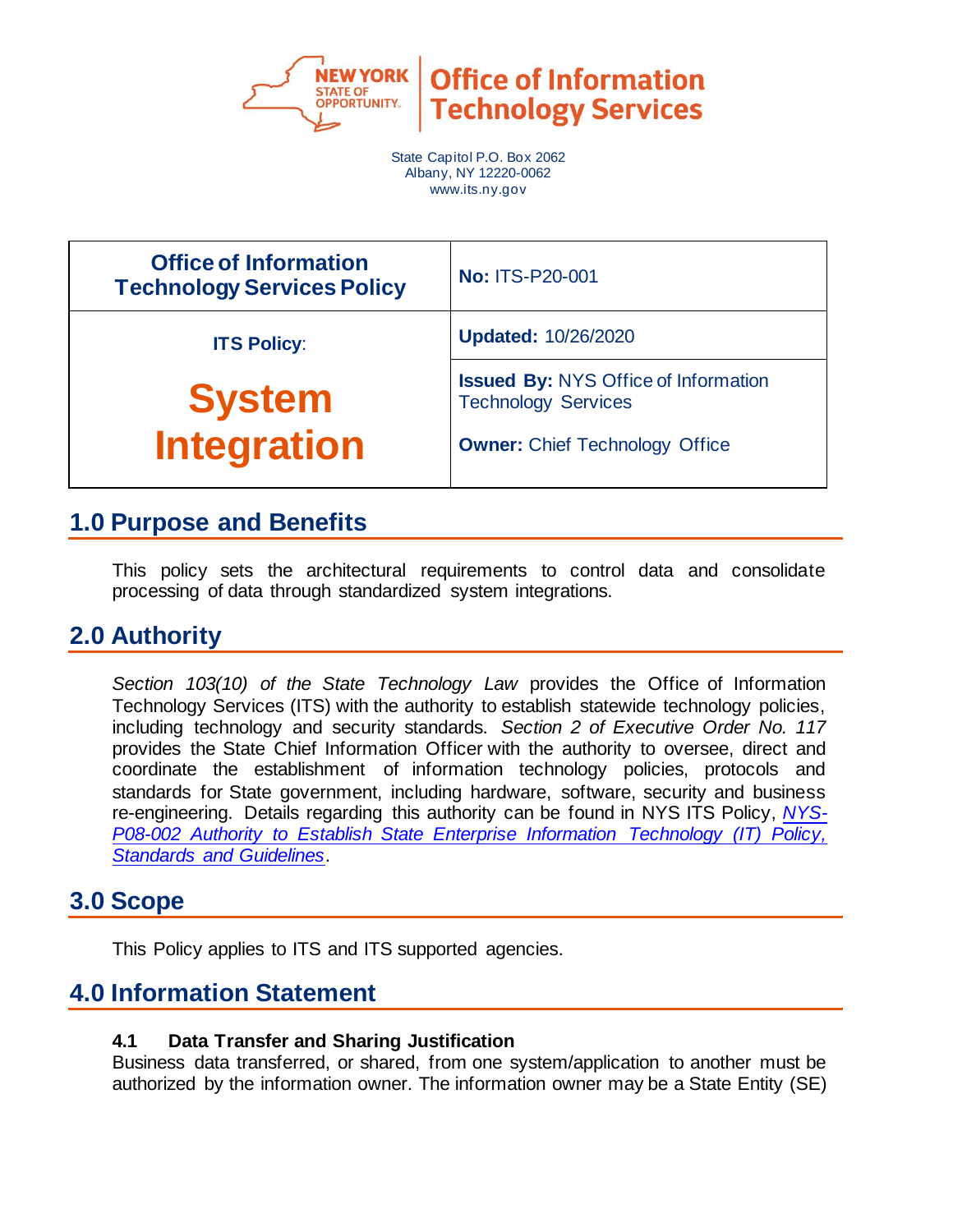or an individual. A risk analysis must be performed by SE executive management before a data transfer is designed and developed.

#### **4.2 Acceptable System Integration Patterns**

There are three (3) acceptable system integration patterns for inter-application communication:

- A service interface built in accordance to the Service Oriented Architecture (SOA) Standard.
- File transfer executed through the ITS supported managed file transfer services.
- Data migrations executed through the ITS supported Extract, Transform and Load (ETL) services.

For the purposes of this document, an application is a collection of software and hardware assets that implement a business capability.

These system integration patterns only apply to the transfer of business data (this policy does not apply to system level information).

### **5.0 Compliance**

This policy shall take effect upon publication and compliance is required. ITS may amend its policies and standards at any time; compliance with amended policies and standards is required.

If compliance with this policy is not feasible or technically possible, or if deviation from this policy is necessary to support a business function, an exception may be requested through the Chief Technology Office's exception process.

#### **6.0 Definitions of Key Terms**

Except for terms defined in this policy, all terms shall have the meanings found in [http://www.its.ny.gov/glossary.](http://www.its.ny.gov/glossary)

#### **7.0 Contact Information**

Submit all inquiries and requests for future enhancements to the policy owner at:

**Chief Technology Office Reference: ITS-P20-001 NYS Office of Information Technology Services State Capitol, ESP, P.O. Box 2062 Albany, NY 12220 Telephone: (518) 402-7000 Email: [CTO@its.ny.gov](mailto:CTO@its.ny.gov)**

Statewide technology policies, standards, and guidelines may be found at the following website: <http://www.its.ny.gov/tables/technologypolicyindex>